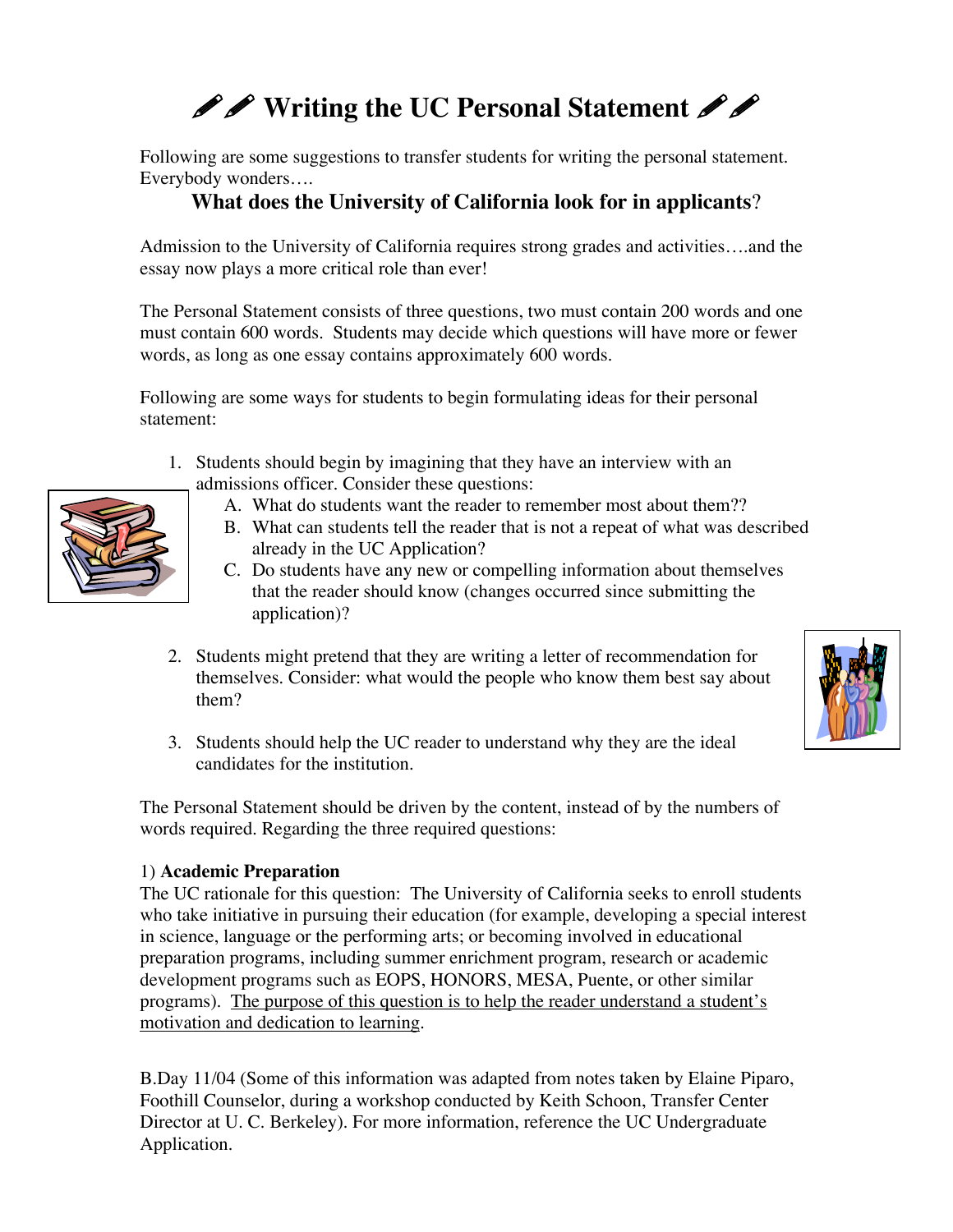#### **Transfer applicants should describe the following**:

- $\triangleright$  What is the intended major? Students should discuss how their interest in the field developed and describe any experience they have had in the filed – such as volunteer work, internships and employment, participation in student organizations and activities. It is important for students to describe what they gained from their involvement in such activities.
- $\triangleright$  Students should explain why they chose this major. Their reasons should demonstrate their passion, motivation, and dedication to the chosen field.
- $\triangleright$  Students should share how they became interested in the intended major. For example, they might describe an inspirational class, or instructor, a meaningful internship, a personal hobby, influential book or writer, or related work experience,
- $\triangleright$  Students should also describe any personal or academic activities that demonstrate their interest in their major or their professional goals. Students should include a description of such activities (e.g. club memberships, lectures, travel experiences, work).
- $\triangleright$  Students should outline their motivation for participating in these experiences. In addition, they should explain what they learned from the experience and describe the personal impact. Students should seek to help the reader understand their personal character.
- $\triangleright$  Students should show a connection between the major and their professional goals. For example, students might discuss their choice of an English major and their goal to teach writing at the secondary level; or, they might describe their choice of a biology major and their decision to pursue a career in biomedical research.
- $\triangleright$  Students who are applying to different, but related majors at separate UC campuses should identify a common thread amongst them.

# 2) **Potential to Contribute**

The UC rationale for this question: The UC welcomes the contributions all students bring to the campus learning community. This question seeks to determine an applicant's academic or creative interest and potential to contribute to the vitality of the University.

# **Transfer applicants should describe the following***:*

 $\triangleright$  Students should describe a talent, experience, previous contribution or personal quality they will bring to the University of California.

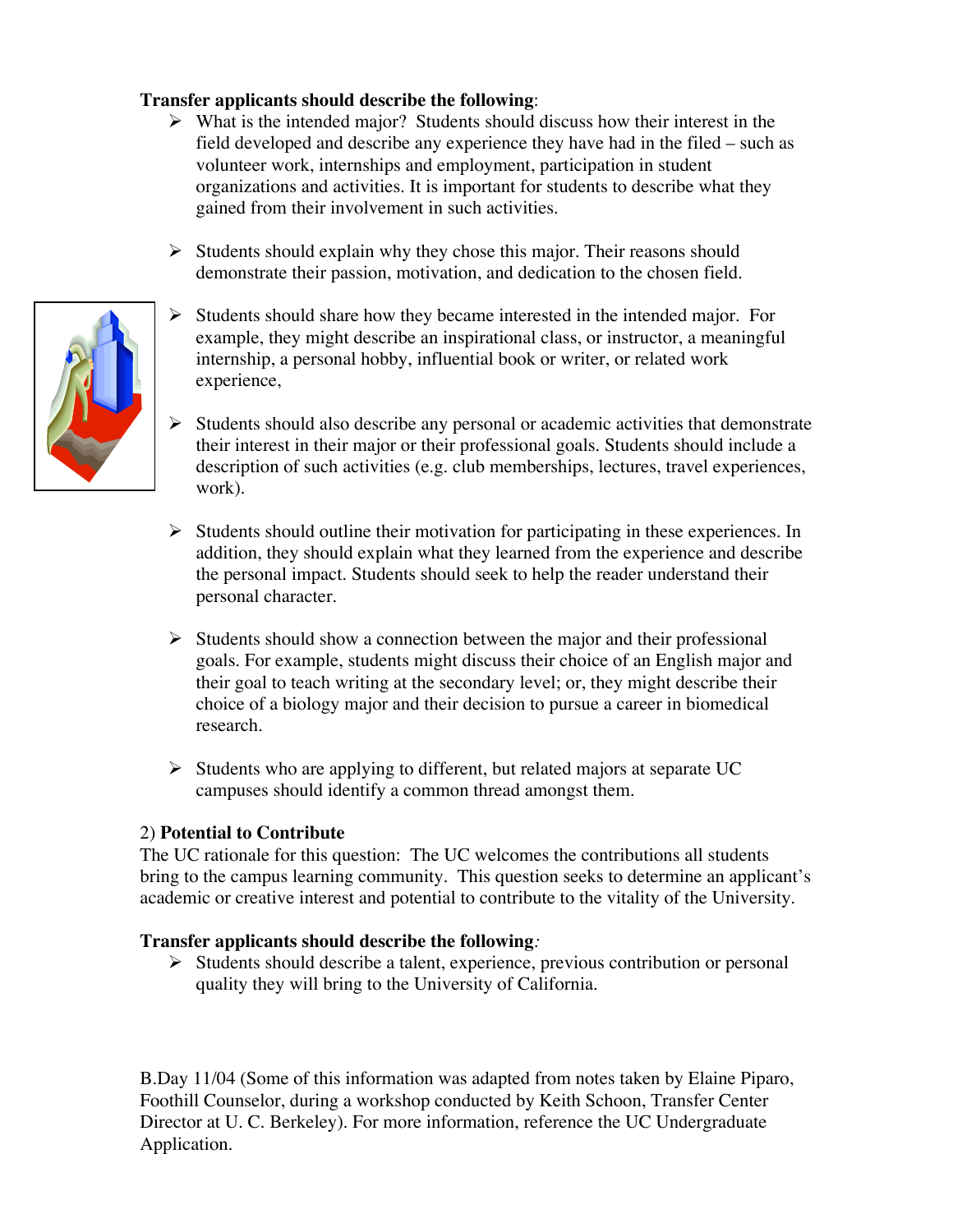- $\triangleright$  Students are required to describe any special talents, skills, experiences, and personal qualities they possess. This is an appropriate place for students to identify awards or honors they have received.
- $\triangleright$  The reader should be able to see a trend in the students' lives in this essay, demonstrating that the students are tenacious, hard-working, quick learners and self-motivated. More than merely listing personal qualities, students should describe the personal results of possessing these qualities. Students might consider looking to close family members or friends for help in identifying these qualities.
- $\triangleright$  Students should be introspective, examining who they are as well as their capabilities and their capacity to contribute to the University.
- $\triangleright$  Students who are recent immigrants might consider describing their capacity for bringing a new culture, a different perspective, or diverse values to the University.
- $\triangleright$  Re-entry students (aged 25+) should describe the scope/breadth of maturity and experience they will contribute to the University.
- $\triangleright$  The length of this question does not have as much weight as the value of the content.

#### 3) **Open-Ended Question**

The UC rationale for this question: This question seeks to give students the opportunity to share important aspects of their schooling or their lives – such as their personal circumstances, family experiences and opportunities that were not available at their school or college as well as any other factors that may not have been sufficiently addressed elsewhere in the application.

#### **Transfer applicants should address the following**:

- $\triangleright$  Is there anything else students would like the reader to know about themselves or their academic record that were not described elsewhere in this application (e.g. a term with numerous withdrawals, a substandard grade, a disability, family factors that influenced their progress).
- $\triangleright$  This is an opportunity for students to discuss anything not covered in Questions 1 or 2. Students may choose to include information regarding a "mixed record" (a combination of weak, excellent, repeated, or incomplete grades, etc). This is an opportunity for students to explain initial struggles with multiple responsibilities (balancing work/job/family), acknowledge lack of responsibility in understanding college regulations (e.g. course withdrawal deadlines) or difficulties due to a previously undiagnosed learning disability.

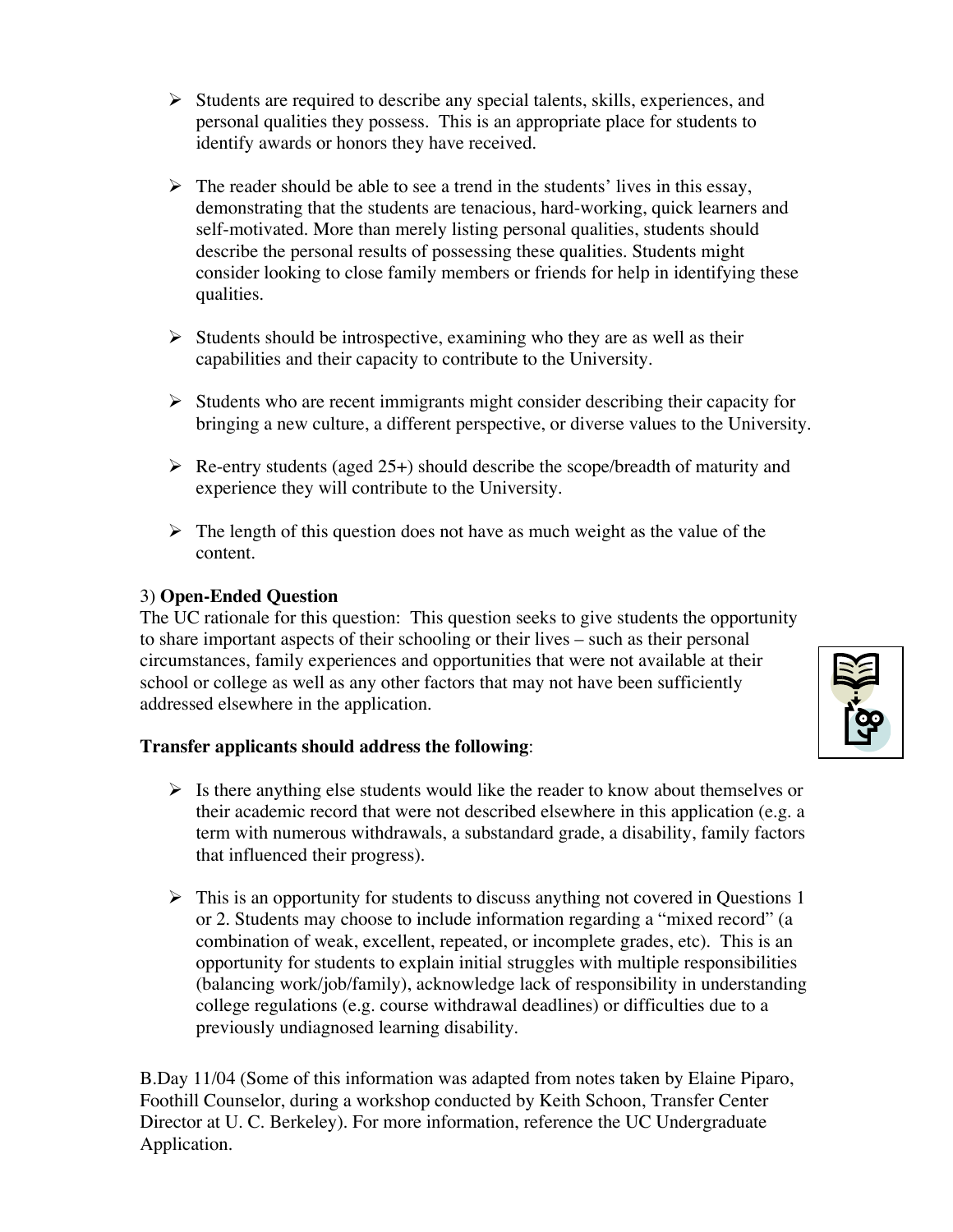- $\triangleright$  It would be appropriate for students to describe special programs in which they participate that have helped them to achieve academically. Students should explain why they are in the program, what they learned from this involvement, and how they have benefited academically from it.
- $\triangleright$  Students should describe significant challenges they have experienced. If appropriate, students who are also recent immigrants might choose to describe new cultural behaviors, and educational challenges, others might describe issues related to being the first in the family to attend college, some students might discuss extreme financial challenges, and others might explain their experiences working while going to school. Note: students who worked full-time should describe how their situation will change in order for them to attend class full-time after transfer.
- $\triangleright$  Students should describe each special circumstance in detail and share its impact on their academic progress or achievement. Students should explain how they overcame this challenge. For example, one student with a learning disability described how utilizing resources at her school helped her to ultimately achieve her academic goals.

#### **Other Tips for Writing the Personal Statement**

- $\triangleright$  Don't be subtle.
- $\triangleright$  Be direct. Don't expect the reader to read between the lines.
- $\triangleright$  Be authentic: try to help the reader to get to know the real you.
- $\triangleright$  Be honest. Students should never exaggerate their strengths or misrepresent their cultural heritage.
- $\triangleright$  Ask a trusted friend or instructor to read your essay and provide honest feedback. Remember that the statement must reflect your own writing!
- $\triangleright$  Proofread your statement several times. You don't get a second chance to make a first impression!

#### **Interesting Facts about UC Berkeley**

- $\geq 30\%$  of transfer students who apply are accepted; moreover, 90% of those students come from California Community Colleges!
- $\triangleright$  Inter-campus UC and CSU-UC transfers are afforded lowest priority.